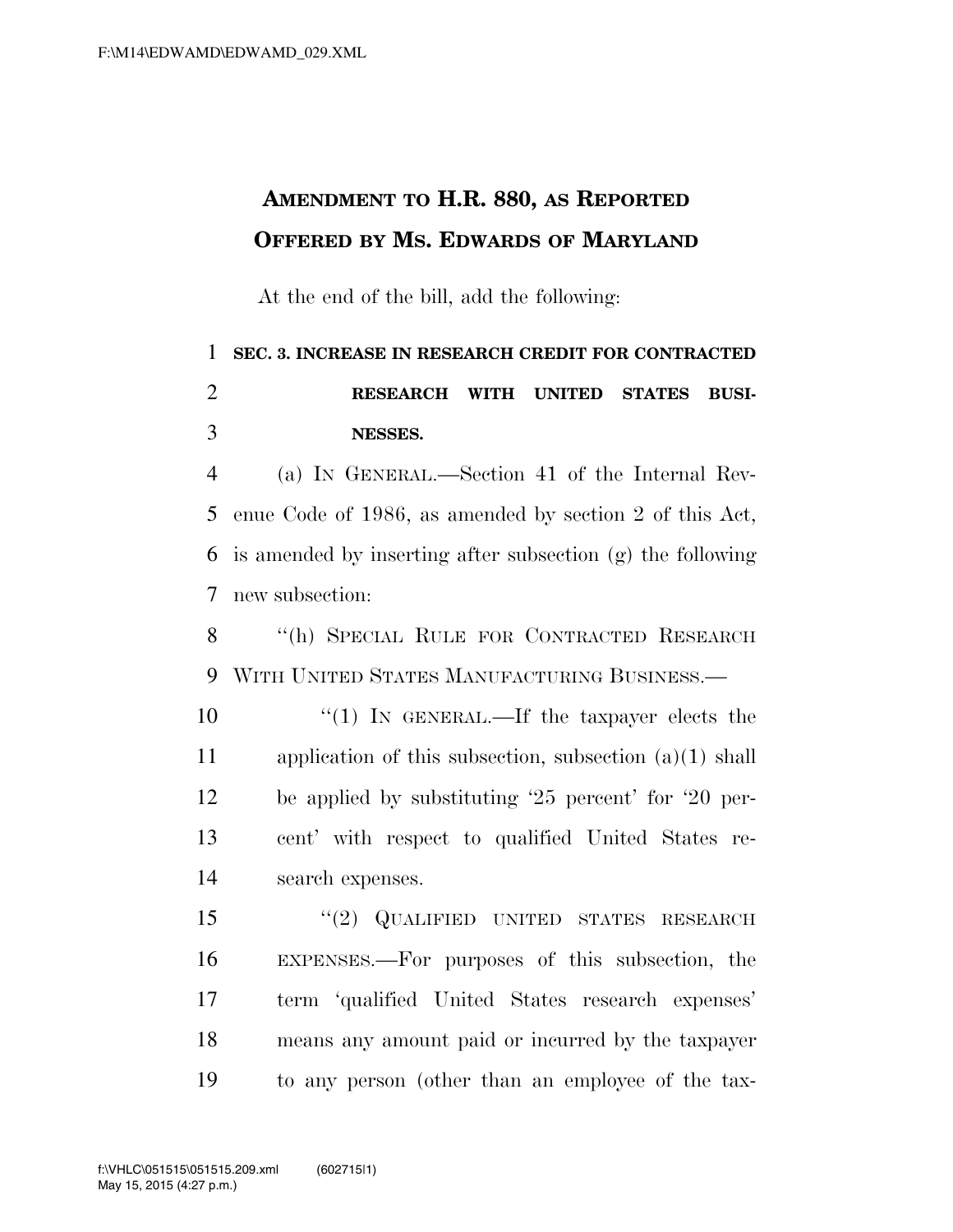| payer) for qualified research, substantially all of |
|-----------------------------------------------------|
| which occurs in the United States.                  |

3 "(3) SEPARATE APPLICATION OF SECTION.—In the case of any election of the application of this subsection, this section shall be applied separately with respect to qualified United States research ex-penses.''.

 (b) EFFECTIVE DATE.—The amendments made by this section shall apply to amounts paid or incurred for taxable years beginning after the date of the enactment of this Act.

 **SEC. 4. INCREASE IN DOMESTIC PRODUCTION ACTIVITIES DEDUCTION FOR MANUFACTURED PROP- ERTY RESEARCHED AND DEVELOPED IN UNITED STATES.** 

 (a) IN GENERAL.—Section 199(d) of the Internal Revenue Code of 1986 is amended by redesignating para- graph (10) as paragraph (11) and by inserting after para-graph (9) the following new paragraph:

20 "(10) SPECIAL RULE FOR CERTAIN MANUFAC-TURING.—

22 "(A) In GENERAL.—In the case of quali- fied production activities income attributable to the manufacture or production of qualifying production property substantially all of the re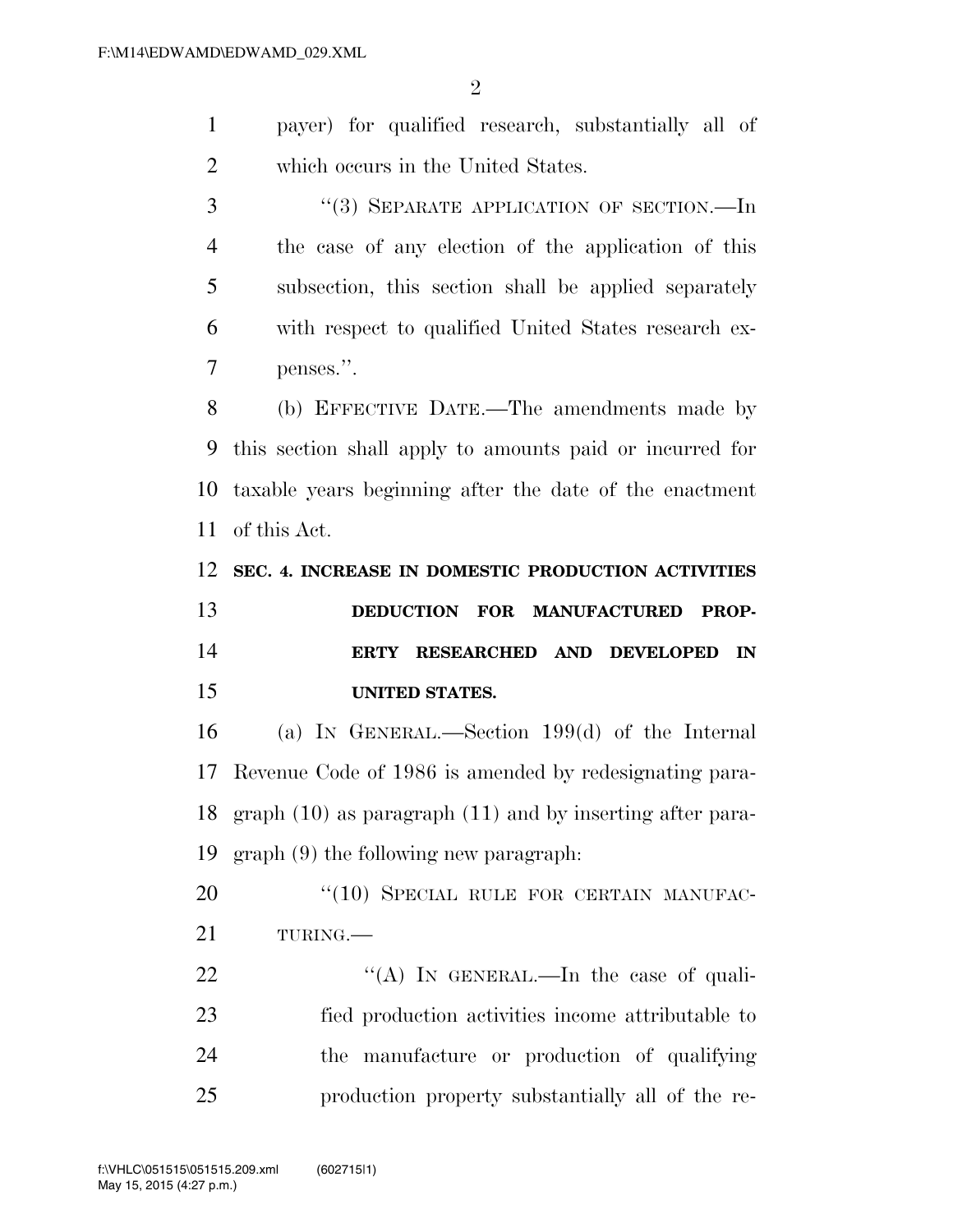search and development of which occurred in the United States, subsection (a) shall be ap- plied by substituting '15 percent' for '9 per-cent'.

5 "(B) SPECIAL RULE WHEN TAXABLE IN- COME USED TO DETERMINE DEDUCTION.—In the case of any taxable year for which the tax- payer's qualified production activities income exceeds the taxpayer's taxable income (deter- mined without regard to this section), the amount of taxable income to which the 15 per- cent amount in subparagraph (A) applies under 13 subsection  $(a)(1)$  shall be an amount equal to the amount which bears the same ratio to such taxable income (as so determined) as—

 $\frac{1}{10}$  the amount of qualified produc- tion activities income of the taxpayer for the taxable year which is attributable to the manufacture or production of quali- fying production property substantially all of the research and development with re- spect to which occurred in the United States, bears to